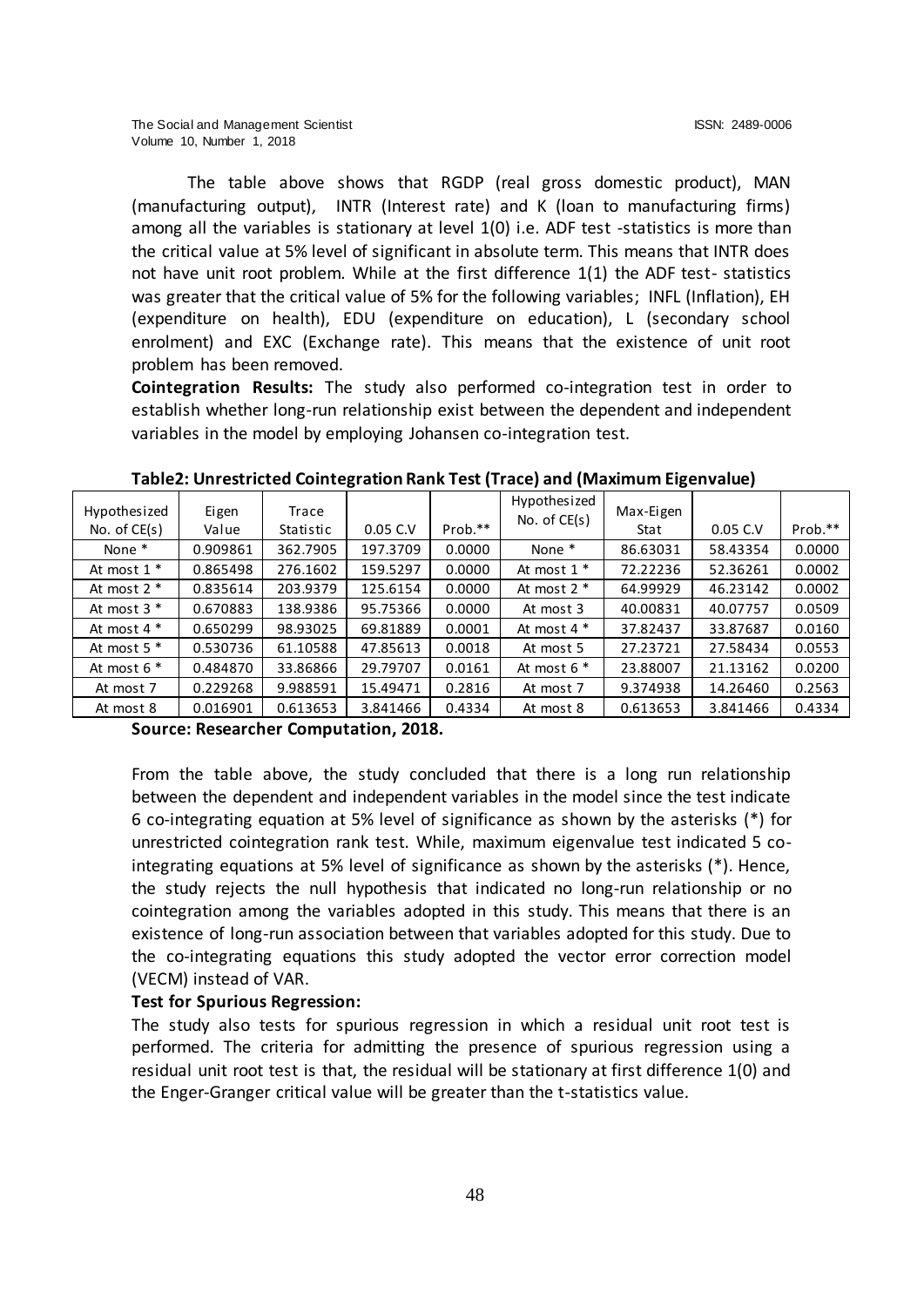|                                        |           | t-Statistic | Prob.* |
|----------------------------------------|-----------|-------------|--------|
| Augmented Dickey-Fuller test statistic |           | 4.952883    | 0.0004 |
| Test critical values:                  | 1% level  | -3.689194   |        |
|                                        | 5% level  | -2.971853   |        |
|                                        | 10% level | $-2.625121$ |        |

### **Table 4: Unit Root Residual Test:**

From the residual unit root test result above, it showed that the unit root result is stationary at level. Using the Enger-Granger critical value of 10% which is /-3.04/, it shows that the test statistics of 4.952883 is greater than the Enger-Granger critical value of /-3.04/ (absolute value). Hence, we reject the null hypothesis and accept alternative hypothesis that residual (U) does not have unit root. This implies that our estimated regression result is not spurious.

## **Test for Serial Correlation**

The study also conducted a test to check if the residual of the variables are not serial correlated. Breusch-Godfrey Correlation LM Test was used to check for the existence of serial correlation.

# **Table 5: Breusch-Godfrey Correlation LM Test**

| Breusch-Godfrey Serial Correlation LM Test: |             |                          |        |  |
|---------------------------------------------|-------------|--------------------------|--------|--|
| F-statistic                                 |             | 1.666735 Prob. $F(2,24)$ | 0.2100 |  |
| Observed R square                           | 3.659 Prob. |                          | 0.016  |  |

From the above table, the F-statistic of 1.666735 confirmed that the existence of longrun relationship among the variables in the study. The Pesaran et al., 2001 table of tabulated F-table showed that the F-statistics value of 1.666735 with intercept and no trend the Observed  $R^2$  value is 3.659 and the p-value is 16%. This means that Observed  $R<sup>2</sup>$  value is not significant; hence, we accept the Null Hypothesis (Ho) and reject the Alternative Hypothesis (H1) that state that the model is serial correlated. We conclude that the model is not serially correlated.

The study carried out a Normality Distributed test on the adopted variables. The result is presented below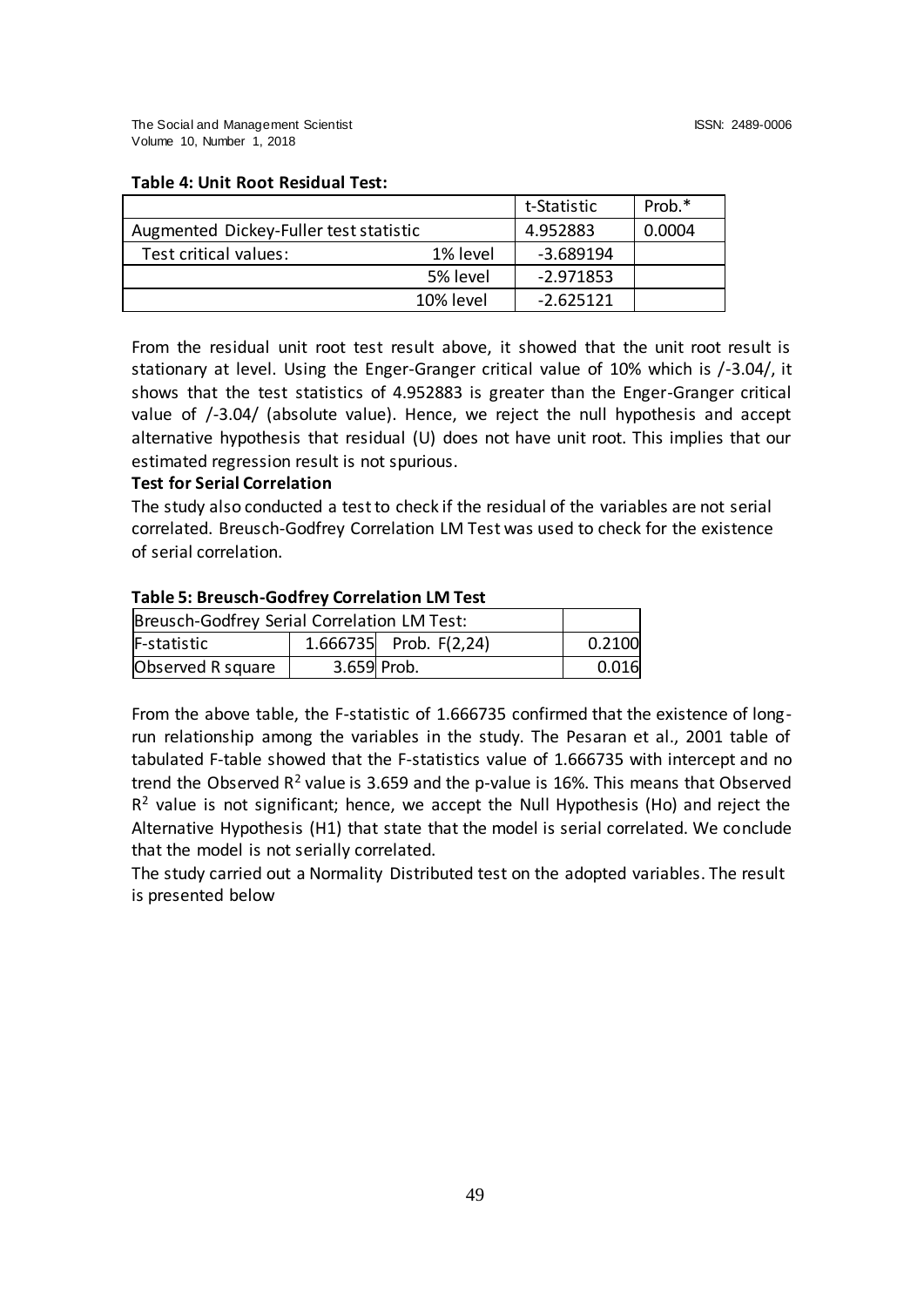The Social and Management Scientist ISSN: 2489-0006 Volume 10, Number 1, 2018



**Figure 1: Normal Distributed Test**

From the result above, the Jarque-Bera is 1.140054 which is not significant. Hence, we conclude that the residual is not normally distributed.

# **ECM Regression Result:**

Due to the result of the cointegration test earlier carried out and the findings indicated presence of cointegration of the variable this pre-empted the use of VECM instead of VAR. VECM result is presented in the Appendix. While, the ECM equation of the result is presented below

The ECM equations regression is presented in the table below

| <b>VARIABLES</b>   | Coefficient | Std. Error                     | t-Statistic | Prob.       |
|--------------------|-------------|--------------------------------|-------------|-------------|
|                    |             |                                |             |             |
| <b>ECM</b>         | $-1.424376$ | 0.167094                       | $-8.524419$ | $0.0000***$ |
| <b>RGDP</b>        | $-0.419168$ | 0.182802                       | $-2.293014$ | $0.0323**$  |
| EDU(1)             | $-1.30E-10$ | $2.23E-10$                     | $-0.582569$ | 0.5664      |
| EDU(2)             | 1.17E-09    | 4.76E-10                       | 2.456397    | $0.0228**$  |
| EH(2)              | $-1.31E-09$ | 6.71E-10                       | $-1.953167$ | $0.0643*$   |
| INF(2)             | $-0.000471$ | 0.000399                       | $-1.180575$ | 0.2510      |
| INTR(1)            | $-0.000383$ | 0.000431                       | $-0.888206$ | 0.3845      |
| L(1)               | 0.038647    | 0.024328                       | 1.588606    | 0.1271      |
| L(2)               | $-0.052917$ | 0.023694                       | $-2.233394$ | $0.0365**$  |
| K(1)               | $-4.06E-11$ | 7.43E-12                       | $-5.461285$ | $0.0000**$  |
| MAN(1)             | 0.003526    | 0.005098                       | 0.691637    | 0.4967      |
| EXC(1)             | $-0.000119$ | 0.000508                       | $-0.235279$ | 0.8163      |
| <b>CONSTANT</b>    | $-0.017306$ | 0.425676                       | $-0.040656$ | 0.9680      |
|                    |             |                                |             |             |
| R-squared          |             | 0.997424<br>Mean dependent var |             | 10.25173    |
| Adjusted R-squared | 0.995951    | S.D. dependent var             |             | 0.524531    |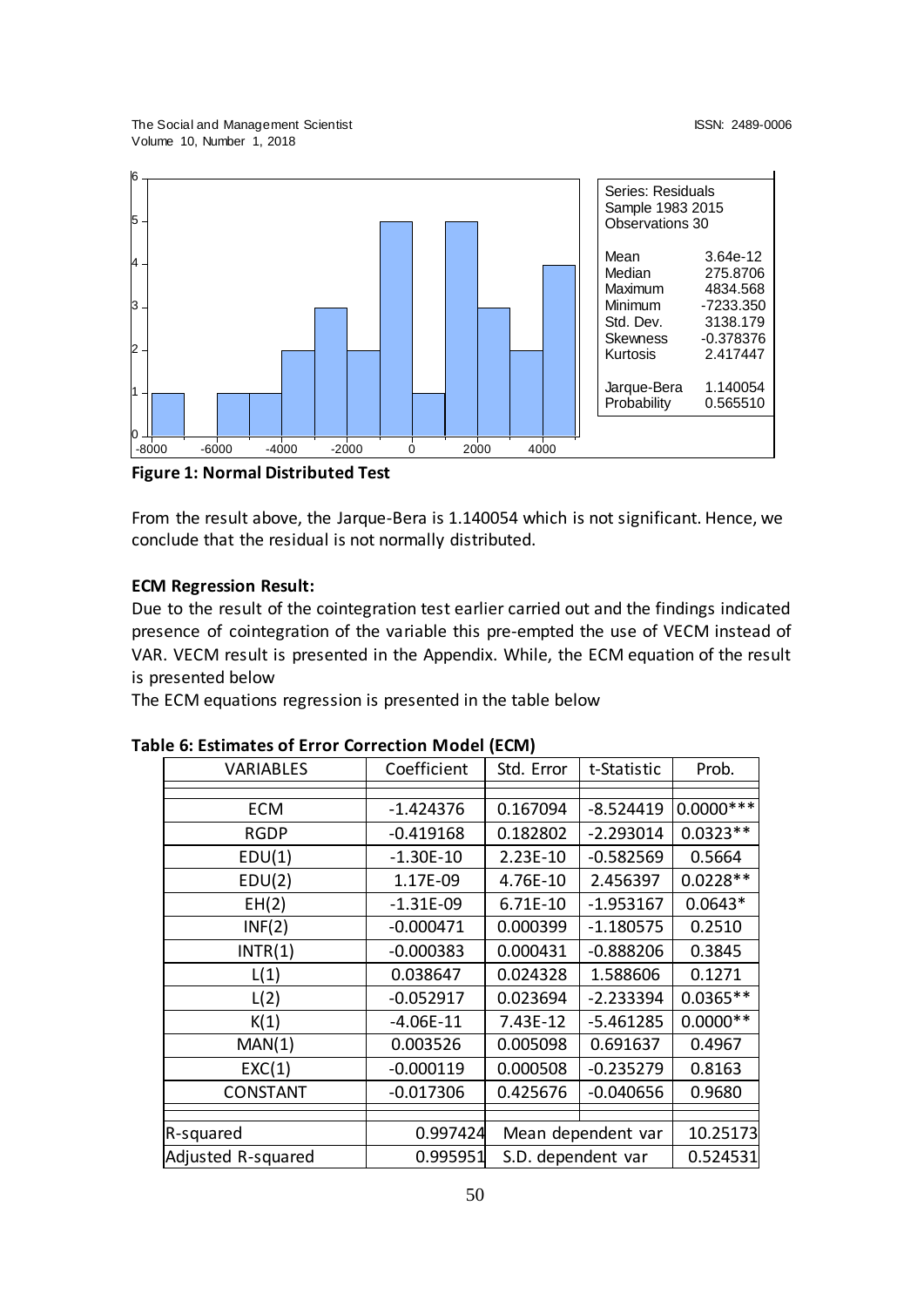| S.E. of regression |          | 0.033375 Akaike info criterion | $-3.679160$ |
|--------------------|----------|--------------------------------|-------------|
| Sum squared resid  |          | 0.023391 Schwarz criterion     | $-3.095552$ |
| Log likelihood     | 75.54572 | Hannan-Quinn criter.           | $-3.480133$ |
| F-statistic        |          | 677.5112 Durbin-Watson stat    | 1.952085    |
| Prob(F-statistic)  | 0.000000 |                                |             |

From the table, the error correction term (ECT) is 1.14244 and it is correctly signed. It means that error correction term actually corrects the disequilibrium of the system. The speed of adjustment to equilibrium is at 114.244% and it is significant. The error correction term also validate that there exists a long run relationship among the variables used in the model. The negative sign showed that the error correction regression is not a spurious regression based on the adopted model for this study.

The short run coefficients indicated that individual effect of the explanatory variables on the dependent variable (RGDPD). RGDP (2) which is lag 2 of RGDP, EH (2) which is lag 2 of EH, LAB(2) which lag 2 of L and K(1) which is lag 1 of LOMA all had negative effect of RGDP in the short run and it is significant at both 5% and 1% levels respectively. While, EDU (2) which is lag 2 of EDU had positive effect on RGDP in the short run and it is significant at 5% level. This means that an increase in any of these variables will lead to a decrease or increase in RGDPD (economic growth) in the short run in Nigeria.

| Null Hypothesis                 | Obs. | F-Stat. | Prob     | Remark          |
|---------------------------------|------|---------|----------|-----------------|
| EH does not Granger Cause EDU   | 33   | 3.90695 | 0.0319   | Uni-directional |
| EDU does not Granger Cause EH   |      | 1.21647 | 0.3115   |                 |
| K does not Granger Cause EDU    | 33   | 19.0397 | $6.E-06$ | Bi-directional  |
| EDU does not Granger Cause K    |      | 7.39006 | 0.0026   |                 |
| RGDP does not Granger Cause EDU | 33   | 4.62258 | 0.0184   | Uni-directional |
| EDU does not Granger Cause RGDP |      | 0.22059 | 0.8034   |                 |
| EXC does not Granger Cause EH   | 36   | 2.88613 | 0.0709   | Uni-directional |
| EH does not Granger Cause EXC   |      | 0.20739 | 0.8138   |                 |
| K does not Granger Cause EH     | 36   | 16.2680 | 1.E-05   | Bi-directional  |
| EH does not Granger Cause K     |      | 23.9604 | 5.E-07   |                 |
| RGDP does not Granger Cause EH  | 36   | 2.83832 | 0.0738   | Bi-directional  |
| EH does not Granger Cause RGDP  |      | 4.46411 | 0.0198   |                 |
| INTR does not Granger Cause EXC | 36   | 2.49691 | 0.0988   | Bi-directional  |
| EXC does not Granger Cause INTR |      | 3.30347 | 0.0501   |                 |
| K does not Granger Cause EXC    | 36   | 1.72430 | 0.1950   | Uni-directional |
| EXC does not Granger Cause K    |      | 6.30765 | 0.0050   |                 |
| RGDP does not Granger Cause EXC | 36   | 0.40119 | 0.6729   | Uni-directional |
| EXC does not Granger Cause RGDP |      | 3.95781 | 0.0295   |                 |
| INTR does not Granger Cause INF | 36   | 0.19373 | 0.8249   | Uni-directional |
| INF does not Granger Cause INTR |      | 2.83244 | 0.0742   |                 |
| L does not Granger Cause INF    | 36   | 2.55009 | 0.0943   | Uni-directional |
| INF does not Granger Cause L    |      | 2.30900 | 0.1162   |                 |
| LEDU does not Granger Cause INF | 33   | 1.85622 | 0.1750   | Uni-directional |
| INF does not Granger Cause LEDU |      | 4.43838 | 0.0212   |                 |

**Table 7: The Causality Test:** The Granger causality test is presented in the table below;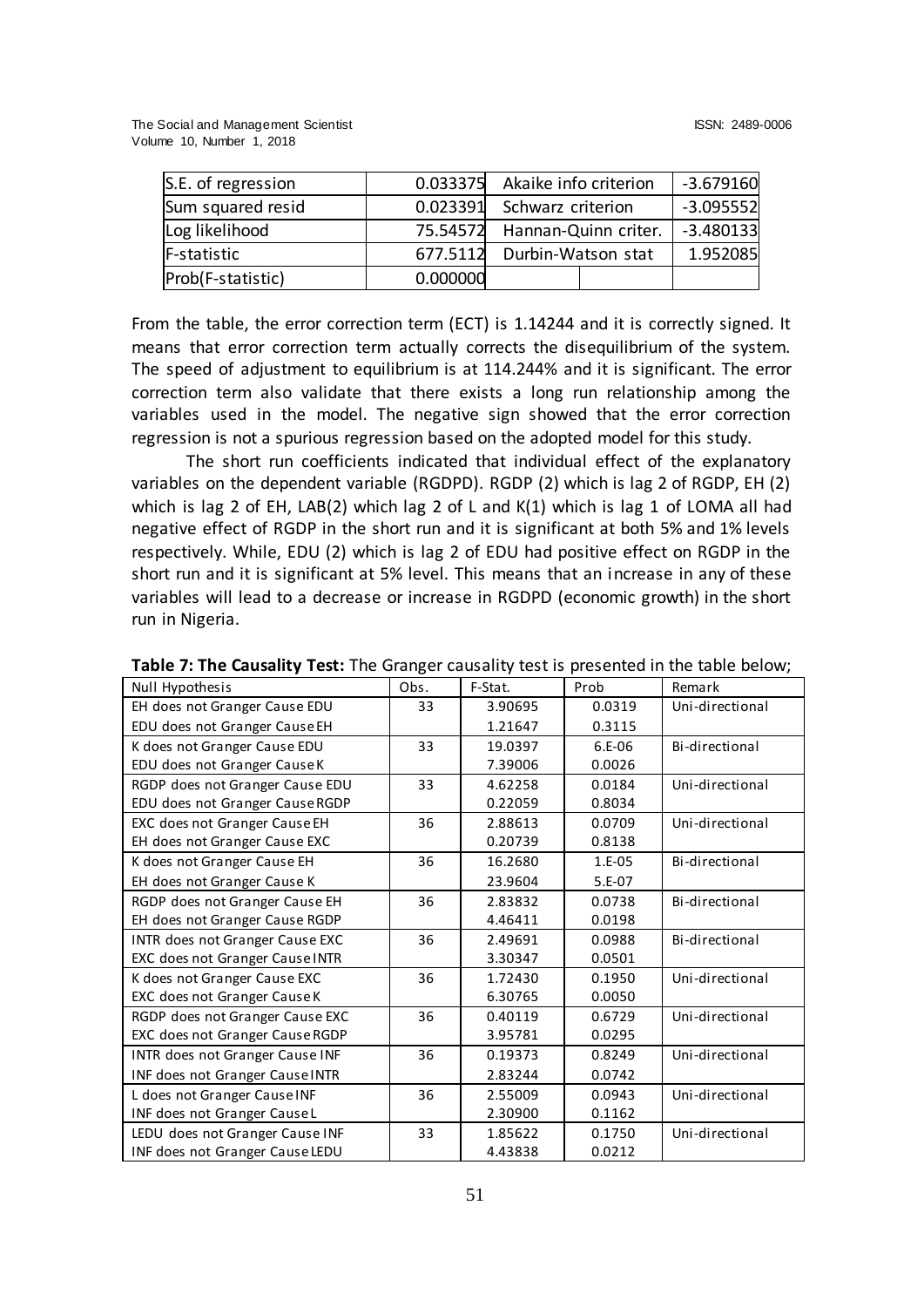| RGDP does not Granger Cause L   | 36 | 0.04792 | 0.9533   | Uni-directional |
|---------------------------------|----|---------|----------|-----------------|
| L does not Granger Cause RGDP   |    | 6.89969 | 0.0033   |                 |
| MAN does not Granger Cause LEDU | 33 | 0.32138 | 0.7278   | Uni-directional |
| LEDU does not Granger Cause MAN |    | 4.11832 | 0.0270   |                 |
| RGDP does not Granger Cause K   | 36 | 5.76188 | 0.0075   | Bi-directional  |
| K does not Granger Cause RGDP   |    | 12.8427 | $9.E-05$ |                 |
| RGDP does not Granger Cause MAN | 36 | 3.88238 | 0.0313   | Uni-directional |
| MAN does not Granger Cause RGDP |    | 0.35714 | 0.7025   |                 |

### **Author's Computation, 2018**

The table above shows the causal relationship between RGDP (real gross domestic product), INFL (inflation), MAN (manufacturing output), INTR (interest rate), EXC (exchange rate), EH (expenditure of health), EDU (expenditure on education), K (loan to manufacturing) and L (Secondary School Enrolment) in Nigeria during the period of 1980 to 2017.

The result revealed that a significant uni-directional relationship exists among the variables adopted. For example, uni-directional causality showed that; EH is granger causing EDU, RGDP is granger causing EDU, EXC is granger causing EH, EXC is granger causing K, EXC is granger causing RGDP, INF is granger causing INTR, L is granger causing INF, INF is granger causing LEDU, L is granger causing RGDP, LEDU is granger causing MAN and RGDP is granger causing MAN.

Similarly, significant bi-directional relationship exists among the adopted variables. This means that variables influence one another. Such that; K and EH granger cause one another, RGDP and EH granger cause one another; INTR and EXC granger cause one another, RGDP and K granger cause one another. Interestingly, this study does not found any relationship between inflation (INFL) and economic growth (RGDP) of inflation and manufacturing output (MAN). However, the study established the existence of significant relationship between manufacturing output and economic growth. This implies that as manufacturing activities tend to increase in Nigeria, it stimulates the growth of the economy.

### **4. SUMMARY, CONCLUSION AND RECOMMENDATION**

The paper examined nexus among inflation, manufacturing output and economic growth. Data from 1980 to 2017 was adopted and pre-test and post-test was performed. The paper performed unit root stationarity test and cointegration test. Variables such as; RGDP (economic growth), MAN (manufacturing output), INTR (interest rate) and K (loan to manufacturing firms) were stationary at level, while INFL (inflation), EXC (exchange rate), EH (expenditure on health) EDU (expenditure on education and L (secondary school enrolment) were stationary at first difference. The Johansen Cointegration test confirmed that the adopted variables cointegrated.

The study performed spurious regression and serial correlation tests and it was confirmed that the spurious relationship and serial correlation do not exist among the adopted variables for this study. The ECM (Error Correction Model) Regression, showed that the ECT is correctly signed. The result of the error correction model shows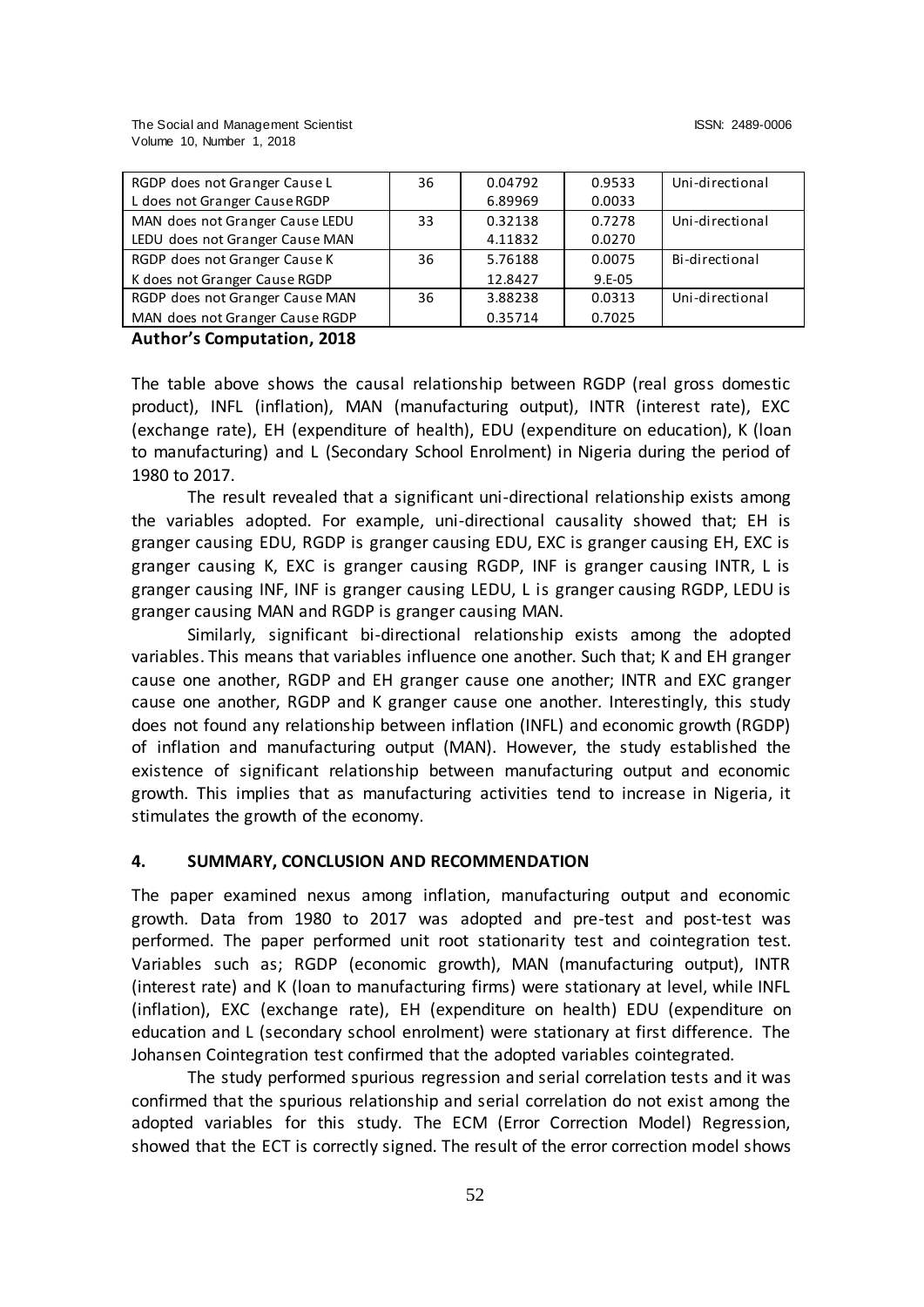that there is inverse relationship between inflation and GDP in one and direct relationship between manufacturing output and economic growth. This is also in conformity with the study stated a priori expectation. However, this relationship is not significant. Hence, the paper concluded that inflation and manufacturing output is not a key factor stimulating economic growth in Nigeria.

The Enger Granger Causality test indicated that no causal relationship existed between inflation and economic growth or economic growth to inflation. However, causal relationship existed between manufacturing out and economic growth. This implies that as manufacturing productivity increases, it tends to increase economic growth in Nigeria in the year under study.

With respect to the outcome of this study, the paper recommended that inflationary rate must be monitored and curtailed to a single digit so that growth can be sustained, diversification of the economy to enhance the performance of the manufacturing sector activities in Nigeria.

#### **REFERENCES**

- Adebayo, R.I. (2011). Zakat and poverty alleviation: A lesson for the policy makers in Nigeria*. Journal of Islamic Economics, Banking and Finance.* 7(4): 26-41.
- Akinbobola, T.O. & Ojeyinka, T. A (2017). Budgeting and economic recession: expectation and realities. In Akinbobola, T. O & Fasoranti M.M (eds), *Macroeconomics: Public Sector Issues in Nigeria-Essays in honour of Professor Sola Olorunfemi. 1-22*
- Central Bank of Nigeria (2010). Statistical Bulletin, Vol. 21.
- Central Bank of Nigeria (2012). Statistical Bulletin, Vol. 23.
- Charles, A.N.B. (2012). Investigating the performance of monetary policy on manufacturing sector in Nigeria. *Arabian Journal of Business and Management Review*. 2(1): 12-25.
- Dickson, D.A. (2010). The recent trends and patterns in Nigeria's industrial development. *Council for the Development of Social Science Research in Africa.*
- Ernest, S.O. (2013). Macroeconomic variables and the productivity of the manufacturing sector in Nigeria: A static analysis approach. *Journal of Emerging issues in Economics, Finances and Banking (JEIEFB). An online International Monthly Journal.1 (5).*
- Eze, O.R. & Ogiji, F.O. (2013). Impact of fiscal policy on the manufacturing output in Nigeria: An erro r correction analysis. *International Journal of Business and Management Review (IJBMR). 1(3).*
- Gado, N.D. (2012). The transformation of Nigeria's industrial sector: Some explanatory variables. *International Journal of Human Resource Studies*. 2(4).
- Imoughele, L.E. & Ismaila, M. (2014). Empirical investigation of the impact of monetary policy on manufacturing sector performance in Nigeria. *International Journal of Education and Research. 2(1).*
- Ishola, S.A. (2012). Government expenditure in the manufacturing s ector and economic growth in Nigeria. *International Journal of Scientific and Engineering Research*. *3(11).*
- Loto, M.A. (2011). Global economic downturn and the manufacturing sector performance in the Nigeria economy. *Journal of Emerging Trends in Economics and Management Sciences (JETEMS). 3(1): 38-45*.
- Mbelede, C. (2012). Cost engineering in manufacturing sector of the economy of Nigeria. *Paper Presented at the 3rd Annual Technical Conference of Institute Of Appraiser and Cost Engineering, Abuja, Nigeria.*
- Mojekwu, J.N. & Iwuji, I.I. (2012). Factors affecting capacity utilization decisions in Nigeria: A time series analysis. *International Business Research. 5(1).*
- Obamuyi, T.M., Edun, A.T. & Kayode, O.F. (2010). Bank lending, economic growth and the performance of the manufacturing sector in Nigeria. *European Scientific Journal*. *8(3): 19-36.*